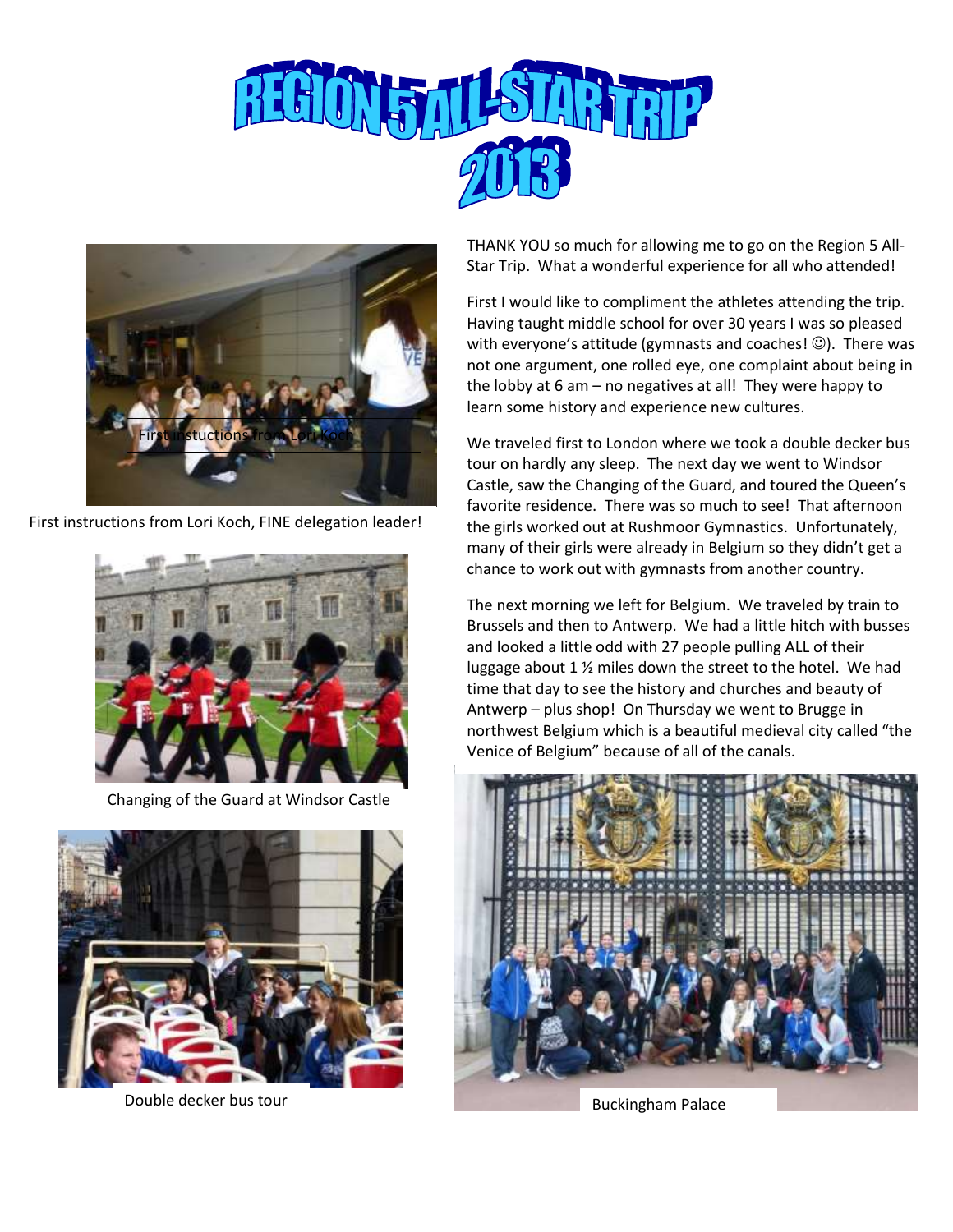



At Worlds with Alicia Sacramone The beautiful Antwerp Train Station

However, our real excitement came at World Championships. We were able to see 3 sessions of prelims on Wednesday. I always have felt that winning Worlds is much more impressive than the Olympics because ALL countries are represented as teams. (The Olympics qualify only 16 teams.) The U.S. looked great! On Friday we went to see the All-Around finals. Even though McKayla Maroney was in the top 24 (I believe  $5<sup>th</sup>$ ), only 2 from each country can advance. Simone Biles and Kyla Ross qualified  $1^{st}$  and  $2^{nd}$  respectively into finals and that's how they finished. It was very exciting with a tight finish. Such wonderful gymnastics!

Two others things made this trip fun. The first day of prelims our gymnasts had on their "USA Region 5 Dream Team" jackets. That brought lots of little girls down asking for autographs. Our athletes graciously signed them and gave lots of Region 5 gifts to them. They were thrilled! Also, we had a few visitors during the competition. Steve Penny came and thanked us for coming. Alicia Sacramone also stopped by. Some of us had run into her touring a church. We saw some of the men's team in the laundromat and jogging. Jason MacDonald knows everyone and kept introducing us to people.

Thanks again for this wonderful experience. I hope others will be able to go on an All-Star Trip at some time! REGION 5 ROCKS!!

Hilary Carlson, Region 5 RJD



Signing autographs



Outside the venue